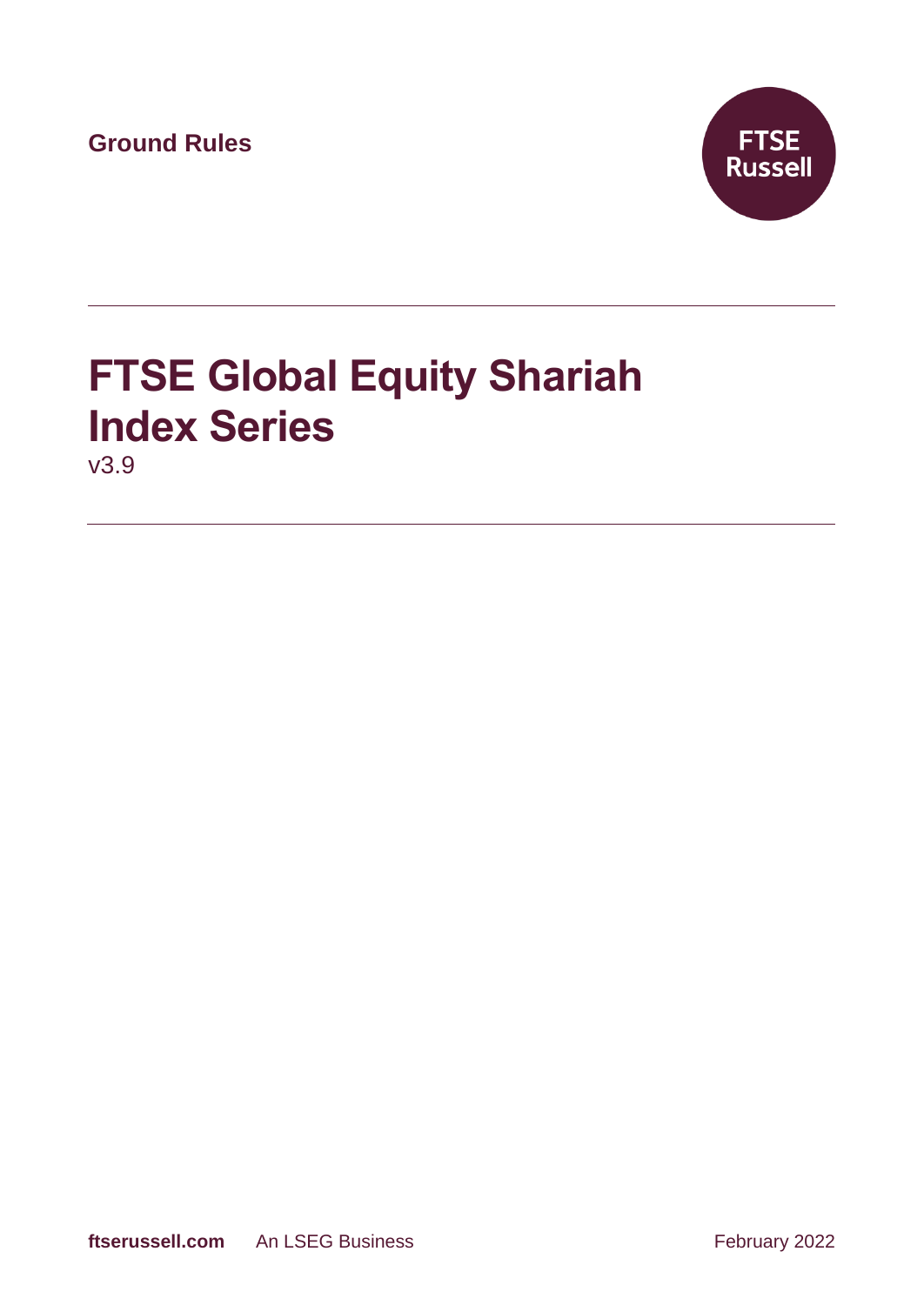

# **Contents**

| 2.0                                         |                                                     |
|---------------------------------------------|-----------------------------------------------------|
| 3.0                                         |                                                     |
| 4.0                                         |                                                     |
| 5.0                                         |                                                     |
| 6.0                                         | Changes to Constituent Companies 13                 |
|                                             | 7.0 Indexes Algorithm and Calculation Methodology15 |
| Appendix A: Status of Real Time Indexes  16 |                                                     |
|                                             |                                                     |
|                                             |                                                     |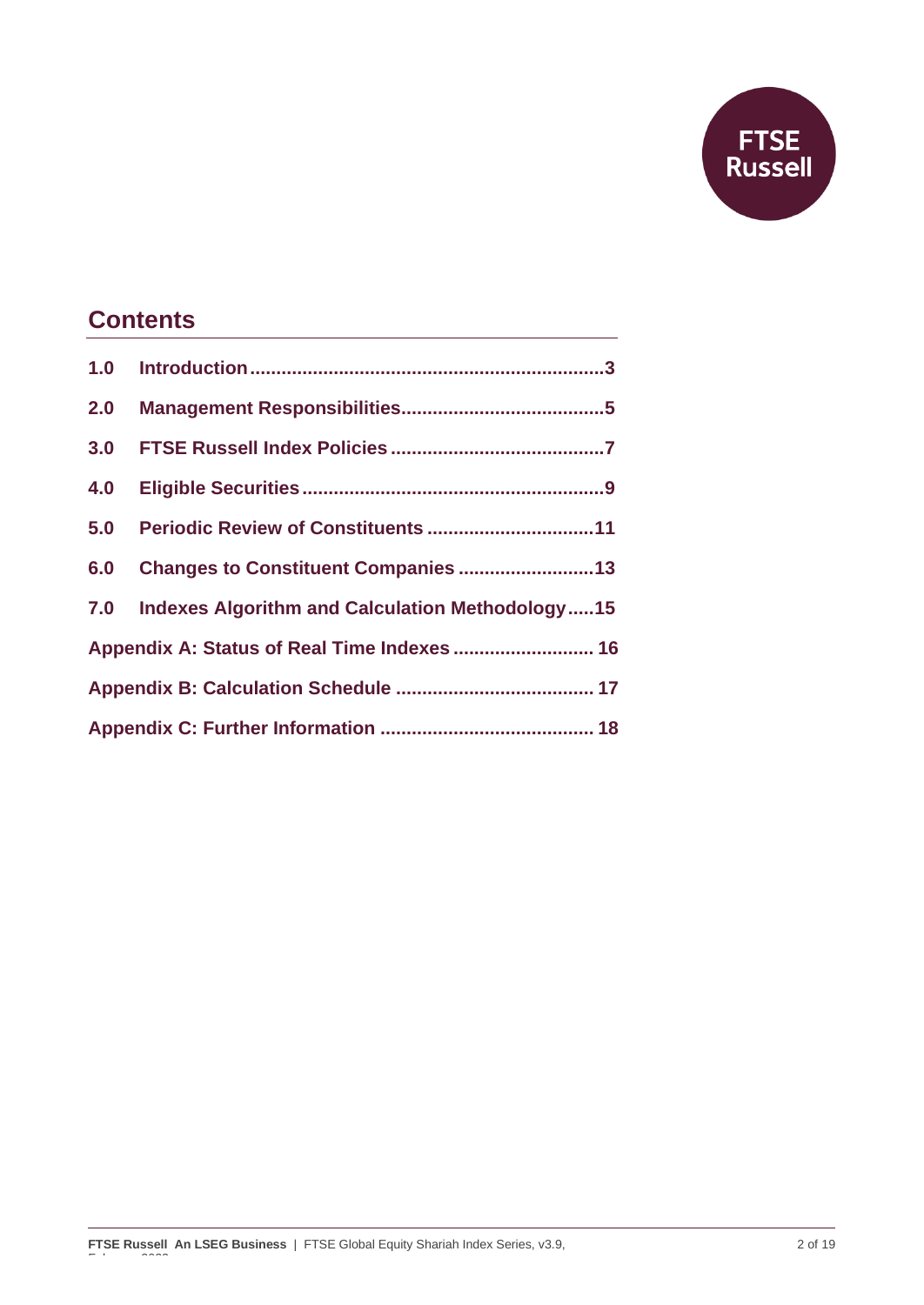

# **Introduction**

# **1.0 Introduction**

- 1.1 This document sets out the Ground Rules for the construction and management of the FTSE Global Equity Shariah Index Series calculated in association with Yasaar Limited. Copies of the Ground Rules are available from FTSE Russell on [www.ftserussell.com.](http://www.ftserussell.com/)
- 1.2 The FTSE Global Equity Shariah Index Series is designed to provide a family of Shariah compliant indexes.
- 1.3 The FTSE Global Equity Shariah Index Series does not take account of ESG factors in its index design.
- 1.4 This methodology should be read in conjunction with the FTSE Global Equity Index Series Ground Rules. These rules are available on [www.ftserussell.com.](http://www.ftserussell.com/)
- 1.5 The following variants are, or if requested may be, calculated for certain indexes within the index series:
	- Capital and total return indexes.
	- Net total return indexes based on specified withholding tax rates.
	- Indexes calculated in currencies other than the base currency (USD).
	- Currency hedged indexes.
	- Capped indexes; for full details see the FTSE Russell Capping Methodology guide.
	- Constituent size bands large, mid, small and micro capitalisation indexes.
	- Global, regional and single country indexes.
	- Sector indexes.

Additional customised variants can be calculated on request including indexes with industry, country and sector exclusions. Selected indexes are calculated and disseminated on a real time basis.

- 1.6 The indexes are calculated at the end of each day and are available in a selection of currencies including Euros, Japanese Yen, UK Pounds Sterling and US Dollars. The base currency for the Index Series is US Dollars.
- 1.7 Capital and Total Return Indexes are available. Total Return Indexes are published at the end of each working day. The percentage of the total index distributed dividend that is derived from Islamically-inappropriate sources is calculated by Yasaar (see Rule 4.2.2). Dividend cleansing adjustments are not made within the Total Return Index.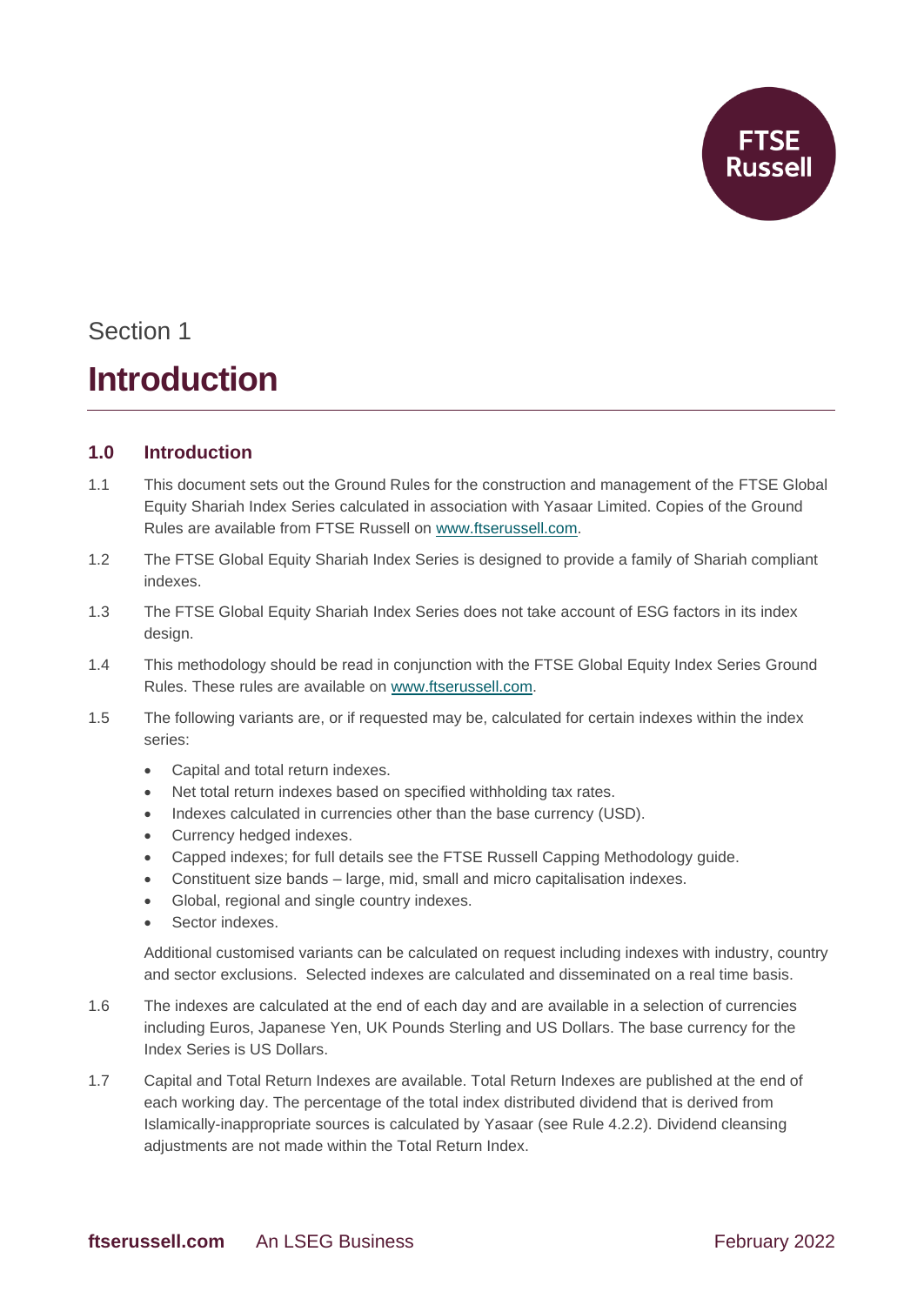## 1.8 **FTSE Russell**

FTSE Russell is a trading name of FTSE International Limited, Frank Russell Company, FTSE Global Debt Capital Markets Limited (and its subsidiaries FTSE Global Debt Capital Markets Inc. and FTSE Fixed Income Europe Limited), FTSE Fixed Income LLC, The Yield Book Inc and Beyond Ratings.

- 1.9 FTSE Russell hereby notifies users of the index series that it is possible that factors, including external factors beyond the control of FTSE Russell, may necessitate changes to, or the cessation of, the index series and therefore, any financial contracts or other financial instruments that reference the index series or investment funds which use the index series to measure their performance should be able to withstand, or otherwise address the possibility of changes to, or cessation of, the index series.
- 1.10 Index users who choose to follow this index or to buy products that claim to follow this index should assess the merits of the index's rules-based methodology and take independent investment advice before investing their own or client funds. No liability whether as a result of negligence or otherwise is accepted by FTSE Russell for any losses, damages, claims and expenses suffered by any person as a result of:
	- any reliance on these Ground Rules, and/or
	- any errors or inaccuracies in these Ground Rules, and/or
	- any non-application or misapplication of the policies or procedures described in these Ground Rules, and/or
	- any errors or inaccuracies in the compilation of the Index or any constituent data.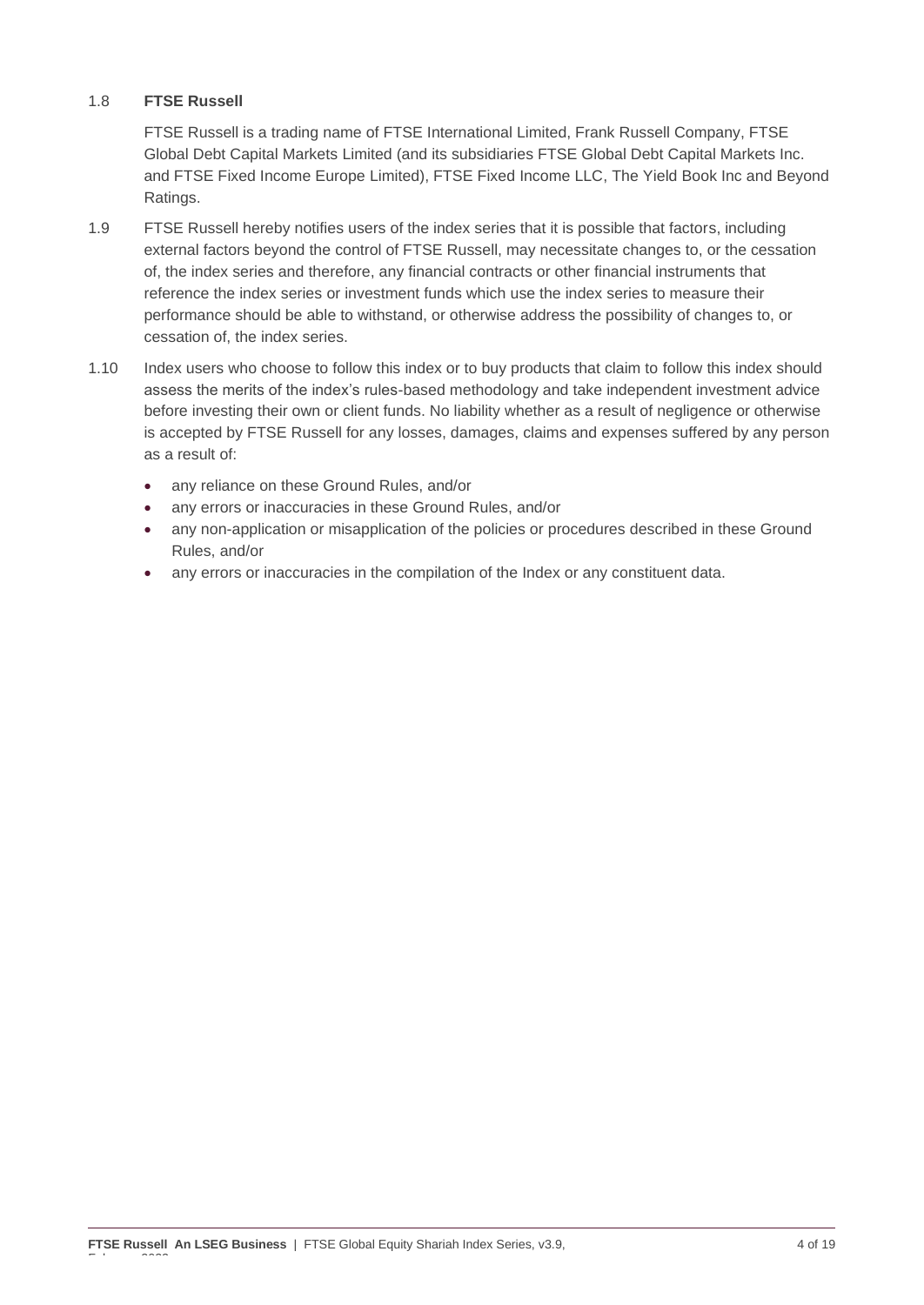

# **Management Responsibilities**

# **2.0 Management Responsibilities**

### 2.1 **FTSE International Limited (FTSE)**

- 2.1.1 FTSE is the benchmark administrator of the index series. 1
- 2.2 FTSE is responsible for the daily calculation, production and operation of the FTSE Global Equity Shariah Index Series and will:
	- maintain records of the index weightings of all constituents and reserve companies;
	- make changes to the constituents and their weightings in accordance with the Ground Rules;
	- carry out the periodic index reviews of the index and apply the changes resulting from the reviews as required by the Ground Rules;
	- publish changes to the constituent weightings resulting from their ongoing maintenance and the periodic reviews;
	- disseminate the indexes.
- 2.3 FTSE is also responsible for monitoring the performance of the FTSE Japan 100 Shariah Index throughout the day and will determine whether the status of the index should be 'firm', 'indicative' or 'held'.

### 2.4 **Yasaar**

2.4.1 Yasaar is responsible for ascertaining the Shariah compliance of constituents of the FTSE Shariah Global Equity Index Series. Yasaar bases its compliance determinations upon data supplied by FTSE Russell that is filtered by its proprietary software screens and then reviewed and approved by the Yasaar Shariah Board.

All additions to the FTSE Shariah Global Equity Index Series are subject to the approval of the Yasaar Shariah Board. Please refer to the Yasaar website for details of the Shariah scholars [\(www.yasaar.org\)](http://www.yasaar.org/).

<sup>&</sup>lt;sup>1</sup> The term administrator is used in this document in the same sense as it is defined in Regulation (EU) 2016/1011 of the European [Parliament and of the Council of 8 June 2016 on indices used as benchmarks in financial instruments and financial contracts or to](https://eur-lex.europa.eu/legal-content/EN/TXT/PDF/?uri=CELEX:32016R1011&from=EN)  [measure the performance of investment funds](https://eur-lex.europa.eu/legal-content/EN/TXT/PDF/?uri=CELEX:32016R1011&from=EN) (the European Benchmark Regulation) an[d The Benchmarks \(Amendment and](https://www.legislation.gov.uk/uksi/2019/657/made)  [Transitional Provision\) \(EU Exit\) Regulations 2019](https://www.legislation.gov.uk/uksi/2019/657/made) (the UK Benchmark Regulation).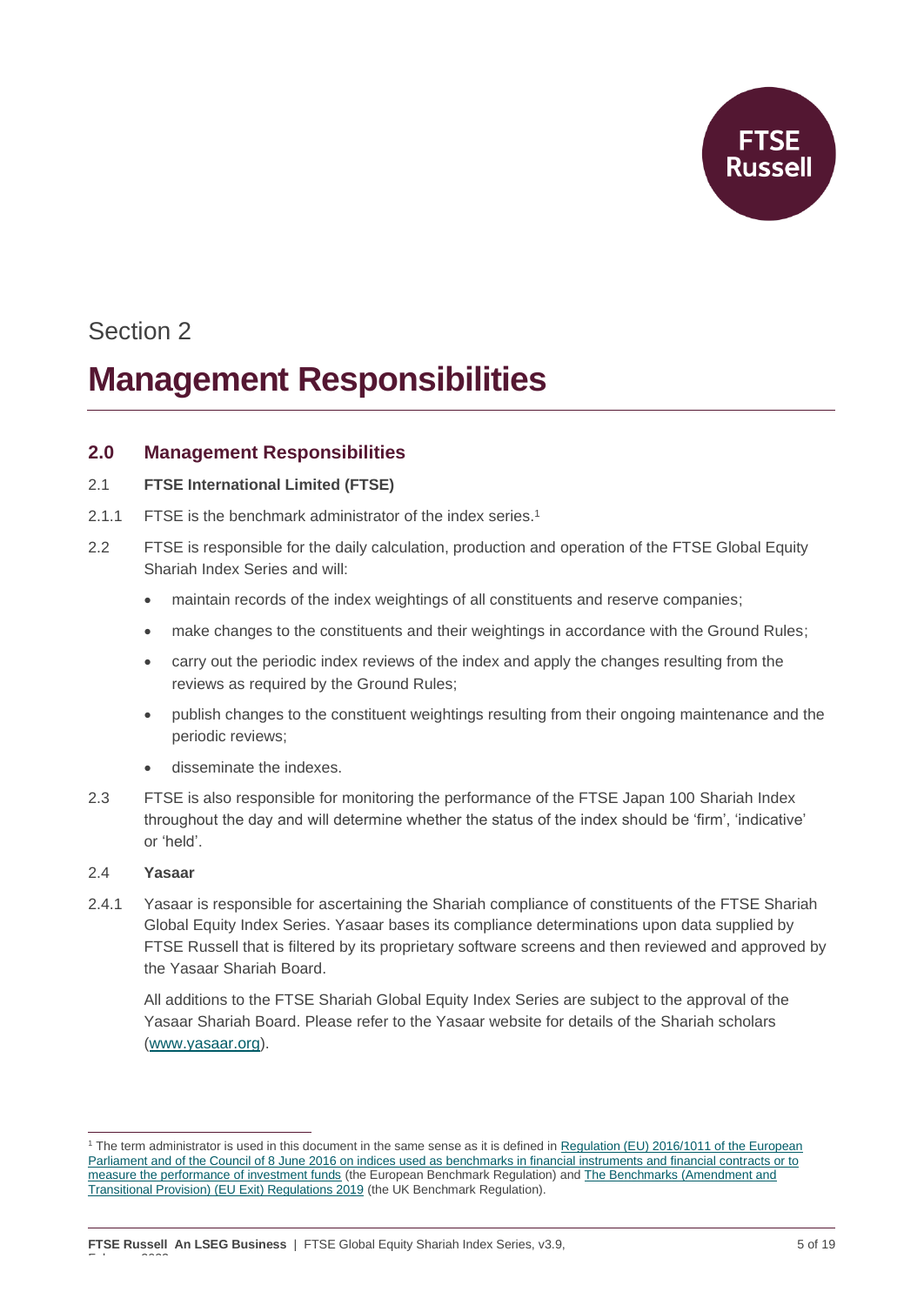### 2.5 **Amendments to These Ground Rules**

- 2.5.1 These Ground Rules shall be subject to regular review (at least once a year) by FTSE Russell to ensure that they best reflect the aims of the index series. Any proposals for significant amendments to these Ground Rules will be subject to consultation with FTSE Russell advisory committees and other stakeholders if appropriate. The feedback from these consultations will be considered by the FTSE Russell Index Governance Board before approval is granted.
- 2.5.2 Where FTSE Russell determines that the Ground Rules are silent or do not specifically and unambiguously apply to the subject matter of any decision, any decision shall be based as far as practical on the Statement of Principles. After making any such determination, FTSE Russell shall advise the market of its decision at the earliest opportunity. Any such treatment will not be considered as an exception or change to the Ground Rules, or to set a precedent for future action, but FTSE Russell will consider whether the Rules should subsequently be updated to provide greater clarity.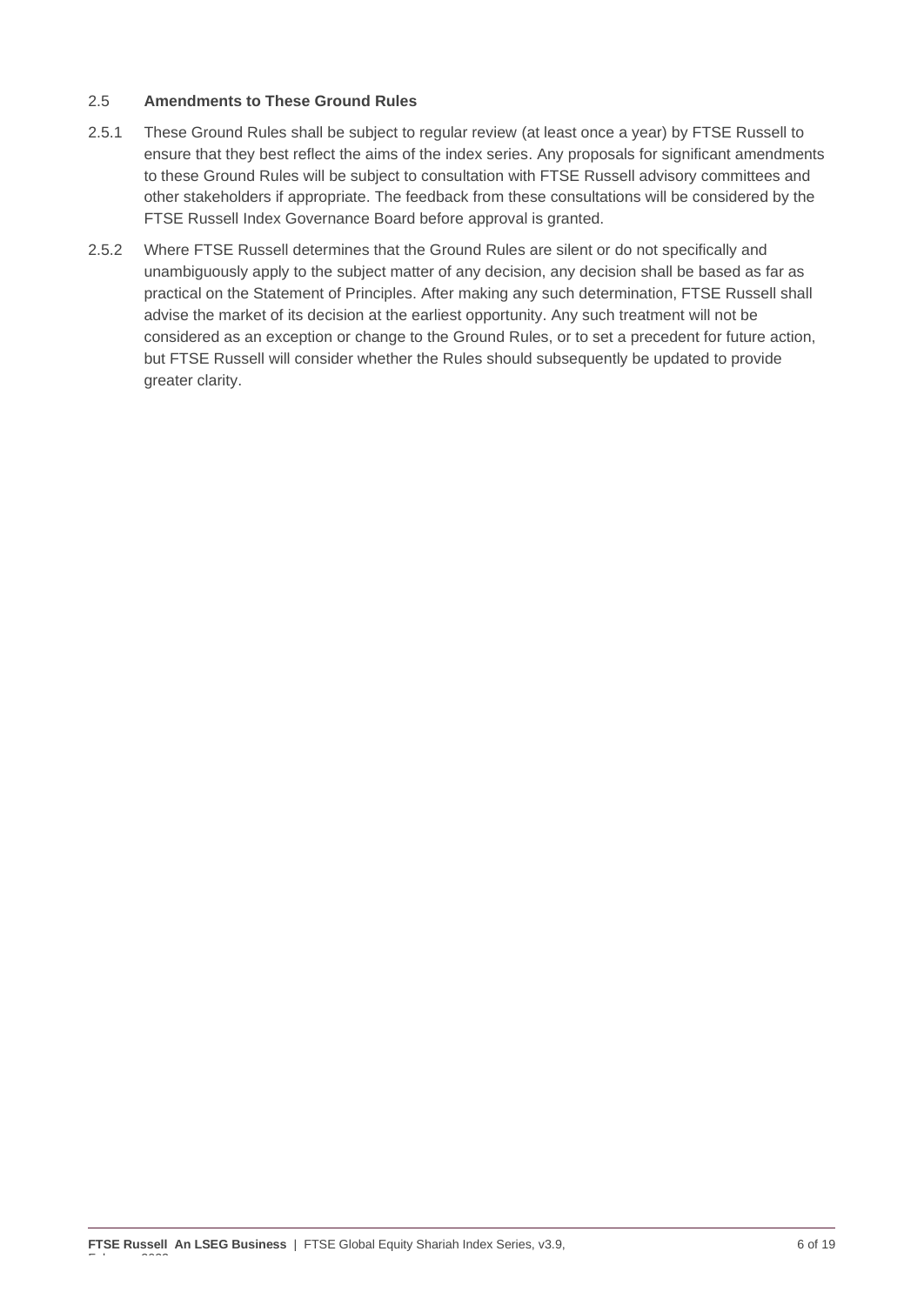# Section 3 **FTSE Russell Index Policies**

# **3.0 FTSE Russell Index Policies**

These Ground Rules should be read in conjunction with the following policy documents which can be accessed using the links below:

### 3.1 **Corporate Actions and Events Guide**

3.1.1 Full details of changes to constituent companies due to corporate actions and events can be accessed in the Corporate Actions and Events Guide using the following link:

### [Corporate\\_Actions\\_and\\_Events\\_Guide.pdf](https://research.ftserussell.com/products/downloads/Corporate_Actions_and_Events_Guide.pdf)

### 3.2 **Statement of Principles for FTSE Russell Equity Indexes (the Statement of Principles)**

3.2.1 Indexes need to keep abreast of changing markets and the Ground Rules cannot anticipate every eventuality. Where the Rules do not fully cover a specific event or development, FTSE Russell will determine the appropriate treatment by reference to the Statement of Principles which summarises the ethos underlying FTSE Russell's approach to index construction. The Statement of Principles is reviewed annually and any changes proposed by FTSE Russell are presented to the FTSE Russell Policy Advisory Board for discussion before approval by the FTSE Russell Index Governance Board.

The Statement of Principles can be accessed using the following link: Statement of Principles.pdf

### 3.3 **Queries and Complaints**

3.3.1 FTSE Russell's complaints procedure can be accessed using the following link:

[Benchmark\\_Determination\\_Complaints\\_Handling\\_Policy.pdf](https://research.ftserussell.com/products/downloads/FTSE_Russell_Benchmark_Determination_Complaints-Handling_Policy.pdf?_ga=2.199991981.2089437025.1593423837-184674261.1591013590)

### 3.4 **Index Policy for Trading Halts and Market Closures**

3.4.1 Guidance for the treatment of index changes in the event of trading halts or market closures can be found using the following link:

[Index\\_Policy\\_for\\_Trading\\_Halts\\_and\\_Market\\_Closures.pdf](https://research.ftserussell.com/products/downloads/FTSE_Russell_Index_Policy_for_Trading_Halts_and_Market_Closures.pdf)

- 3.5 **Index Policy in the Event Clients are Unable to Trade a Market**
- 3.5.1 Details of FTSE Russell's treatment can be accessed using the following link:

[Index\\_Policy\\_in\\_the\\_Event\\_Clients\\_are\\_Unable\\_to\\_Trade\\_a\\_Market.pdf](https://research.ftserussell.com/products/downloads/FTSE_Russell_Index_Policy_in_the_Event_Clients_are_Unable_to_Trade_a_Market.pdf)

### 3.6 **Recalculation Policy and Guidelines**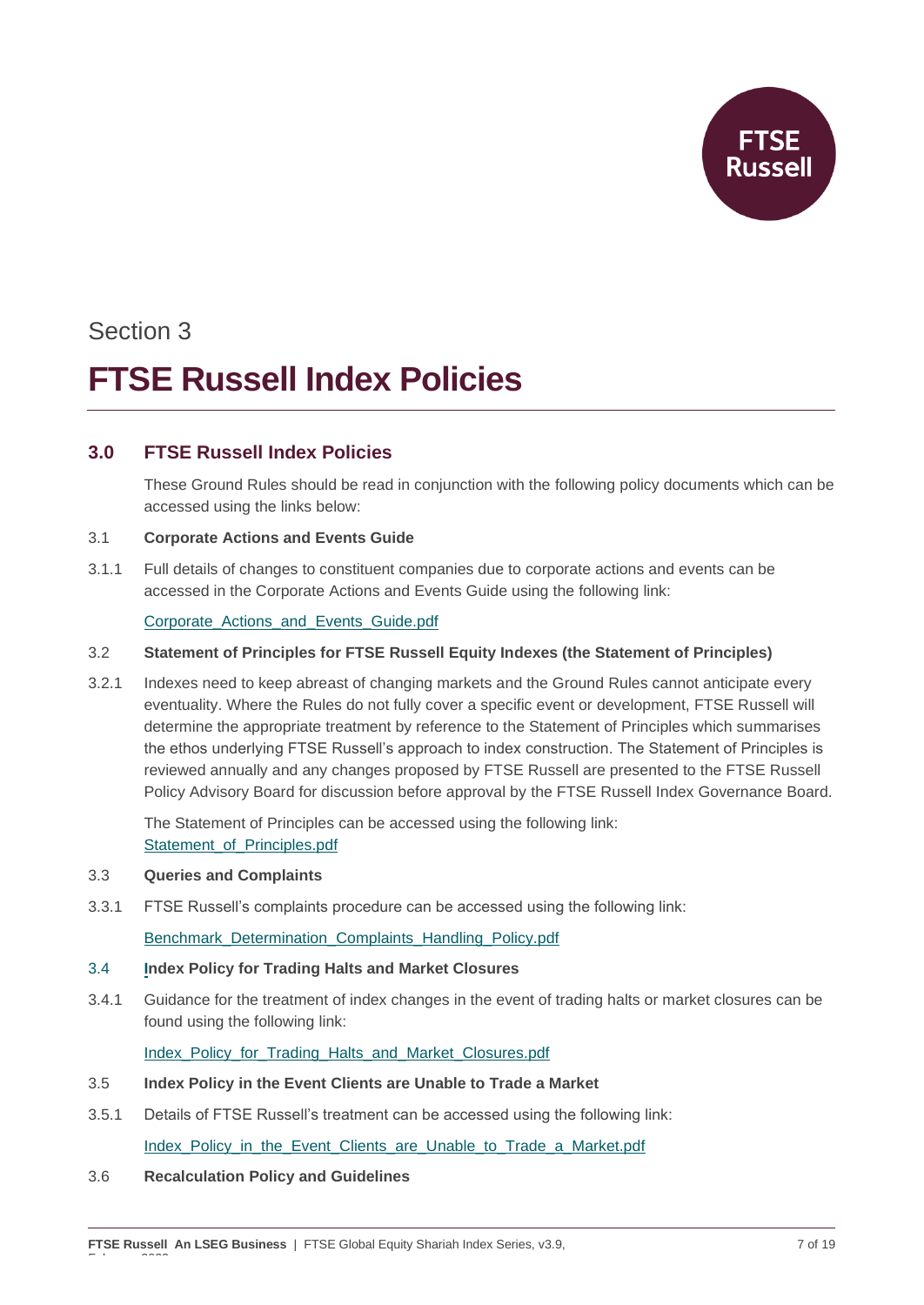3.6.1 The FTSE Global Equity Shariah Index Series are recalculated whenever errors or distortions occur that are deemed to be significant. Users of the FTSE Global Equity Shariah Index Series are notified through appropriate media.

For further information refer to the FTSE Russell Recalculation Policy and Guidelines document which is available from the FTSE Russell website using the link below or by contacting [info@ftserussell.com.](mailto:info@ftserussell.com)

[Recalculation\\_Policy\\_and\\_Guidelines\\_Equity\\_Indexes.pdf](https://research.ftserussell.com/products/downloads/Equity_Index_Recalculation_Policy_and_Guidelines.pdf)

### 3.7 **Policy for Benchmark Methodology Changes**

3.7.1 Details of FTSE Russell's policy for making benchmark methodology changes can be accessed using the following link:

Policy for Benchmark Methodology Changes.pdf

#### 3.8 **FTSE Russell Governance Framework**

3.8.1 To oversee its indexes, FTSE Russell employs a governance framework that encompasses product, service and technology governance. The framework incorporates the London Stock Exchange Group's three lines of defence risk management framework and is designed to meet the requirements of the IOSCO Principles for Financial Benchmarks<sup>2</sup>, the European benchmark regulation<sup>3</sup> and the UK benchmark regulation<sup>4</sup>. The FTSE Russell Governance Framework can be accessed using the following link:

[FTSE\\_Russell\\_Governance\\_Framework.pdf](https://research.ftserussell.com/products/downloads/FTSE_Russell_Governance_Framework.pdf)

<sup>2</sup> IOSCO Principles for Financial Benchmarks Final Report, FR07/13 July 2013

<sup>&</sup>lt;sup>3</sup> Regulation (EU) 2016/1011 of the European Parliament and of the Council of 8 June 2016 on indices used as benchmarks in financial

instruments and financial contracts or to measure the performance of investment funds

<sup>4</sup> The Benchmarks (Amendment and Transitional Provision) (EU Exit) Regulations 2019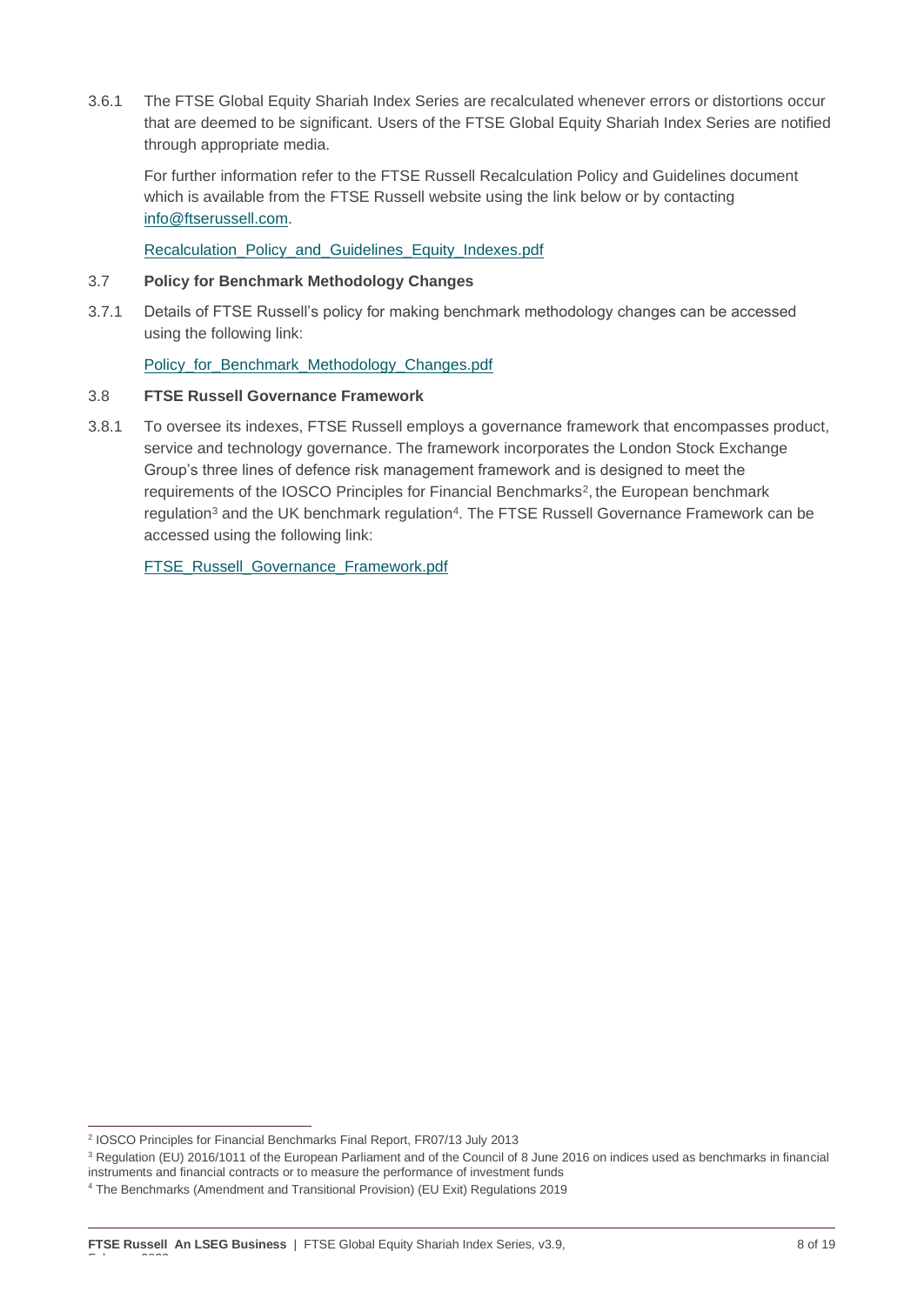

# Section 4 **Eligible Securities**

# **4.0 Eligible Securities**

- 4.1 Companies included in FTSE Global Equity All-Cap Index Series are eligible for inclusion in the FTSE Global Equity Shariah Index Series.
- 4.2 Yasaar will ensure that all constituents and potential constituents are screened quarterly to determine their Shariah status. An overview of the Yasaar / FTSE stock screening criteria are listed below:
- 4.2.1 Companies involved in the following activities will be considered to be non permitted business sectors (should not exceed 5% of total revenue):
	- A. Conventional Finance (non-Islamic Banking, Finance and Insurance, etc.)
	- B. Alcohol
	- C. Pork related products and non-halal food production, packaging and processing or any other activity related to pork and non-halal food
	- D. Entertainment (Casinos, Gambling, Cinema, Music, Pornography and Hotels)
	- E. Tobacco

February 2022

F. Weapons, arms and defence manufacturing

This list is not exhaustive and is provided as a basic guidance to the broad principles involved.

- 4.2.2 After companies have been screened by their business sector activity, the remaining companies are further examined on their finances to ensure they are Shariah compliant. Only those companies that pass the following financial ratios will be considered Shariah compliant:
	- A. Debt is less than 33.333% of total assets
	- B. Cash and Interest bearing items are less than 33.333% of total assets
	- C. Accounts receivable and cash are less than 50% of total assets
	- D. Total interest and non compliant activities income should not exceed 5% of total revenue

Companies that change financial compliance between two successive quarters will be monitored to check if their debt, and/or cash/interest bearing ratios fall within 33.333% +/- 5% (i.e. below 31.667% and 35% or above). If during the monitoring period any company remains above or below 33.333% +/- 5% for two consecutive quarters, the compliance of that company will change accordingly.

4.3 Appropriate purification of dividends at 5%. This ratio calculates the recommended purification amount to be paid by the investor.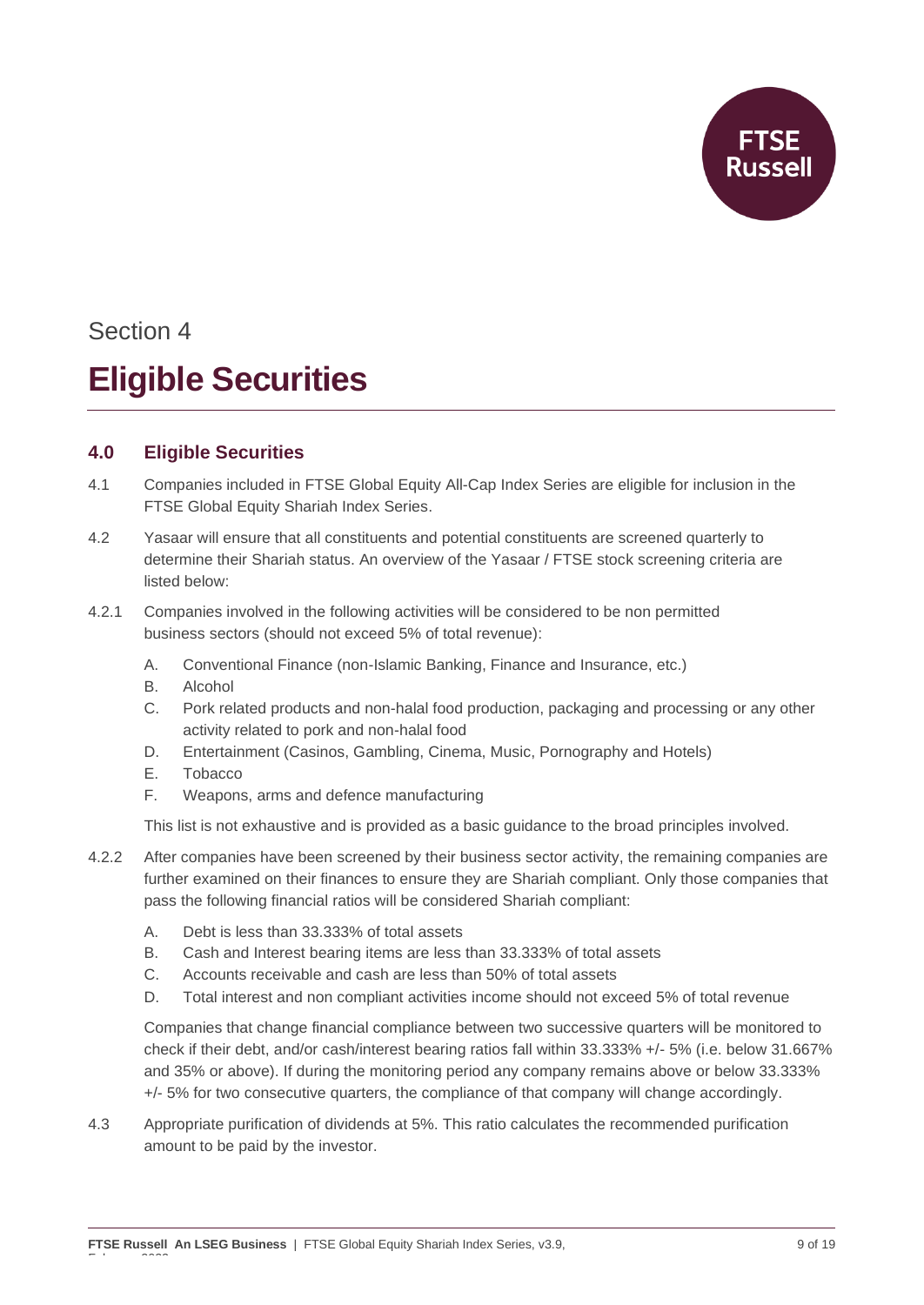- 4.4 The shares, investability weightings and treatment of secondary lines of stock of constituents are the same as in the FTSE Global Equity All-Cap Index Series.
- 4.5 For an explanation of the eligibility criteria for the FTSE Global Equity Index Series, the Ground Rules for the FTSE Global Equity Index Series are available from FTSE Russell.
- 4.6 Companies will be included in the appropriate indexes if they are:
	- A. current Large, Mid or Small cap constituents of the FTSE Global Equity Index Series and
	- B. they are also considered to be Shariah compliant as defined in Rule 4.2.
- 4.7 The Global and Regional Indexes will consist of all the Shariah compliant securities in their relevant FTSE Global and Regional Index.
- 4.8 The Country Indexes will consist of all the Shariah compliant securities in their relevant FTSE Country Index

February 2022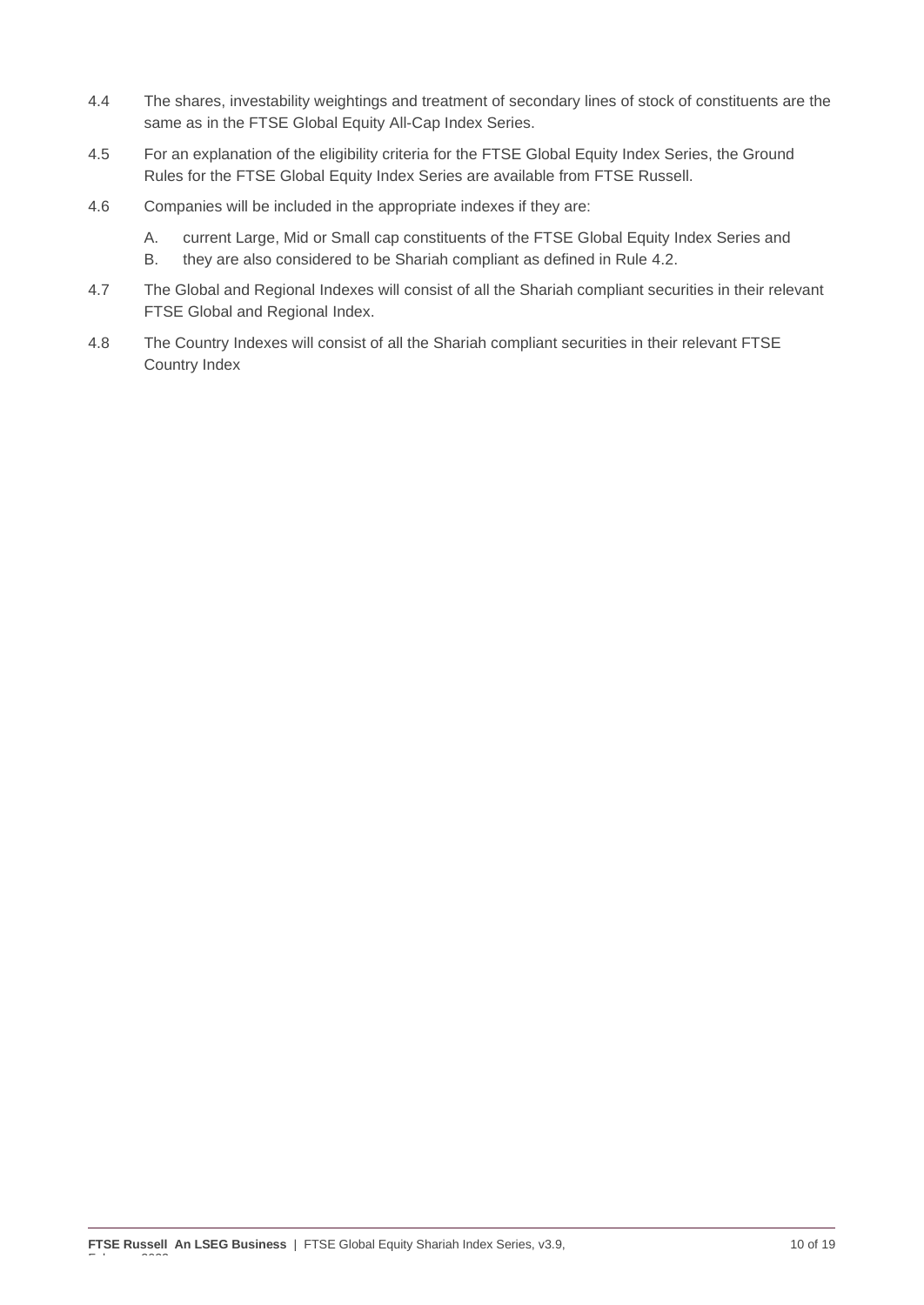

# Section 5 **Periodic Review of Constituents**

# **5.0 Periodic Review of Constituents**

- 5.1 The FTSE Global Equity Shariah Index Series will be reviewed in accordance with the Global Equity Index Series Ground Rules.
- 5.2 The FTSE Global Equity Shariah Index Series Shariah screening will be reassessed quarterly in March, June, September and December in line with the quarterly screening from Yasaar. The Shariah screening process (please see Section 5) uses data as at the close of business on the Monday 4 weeks prior to the review effective date taking into account new companies entering the FTSE Global Equity All-Cap Index at the periodic review and implemented on the next working day after the third Friday (i.e. effective Monday) of March, June, September and December.

## 5.3 **FTSE Japan 100 Shariah Index Review Process**

- 5.3.1 The FTSE Japan 100 Shariah Index will be reviewed using data as at the close of business on the Monday 4 weeks prior to the review effective date.
- 5.3.2 At review, all constituents of the FTSE Japan 100 Shariah Index must be existing or pending constituents to the FTSE Japan Index, i.e. the review will take into consideration any constituent changes to the FTSE Japan Index. Changes arising from the review will be implemented after the close of the index calculation on the third Friday of March and September (i.e. effective Monday).
- 5.3.3 A company will be inserted into the FTSE Japan 100 Shariah Index at the periodic review if it rises to 90th position or above when the eligible companies are ranked by full market capitalisation (before the application of any investability weightings).
- 5.3.4 A company in the FTSE Japan 100 Shariah Index will be deleted at the periodic review if it falls to 111th position or below when the eligible companies are ranked by full market capitalisation (before the application of any investability weightings).
- 5.3.5 A constant number of constituents will be maintained for the FTSE Japan 100 Shariah Index. Where a greater number of companies qualify to be inserted in the Index than those qualifying to be deleted (see Rules 5.3.3 and 5.3.4), the lowest ranking constituents presently included in the index will be deleted to ensure that an equal number of companies are inserted and deleted at the periodic review. Likewise, where a greater number of companies qualify to be deleted than those qualifying to be inserted (see Rules 5.3.3 and 5,3,4), the securities of the highest ranking companies which are presently not included in the Index will be inserted to match the number of companies being deleted at the periodic review.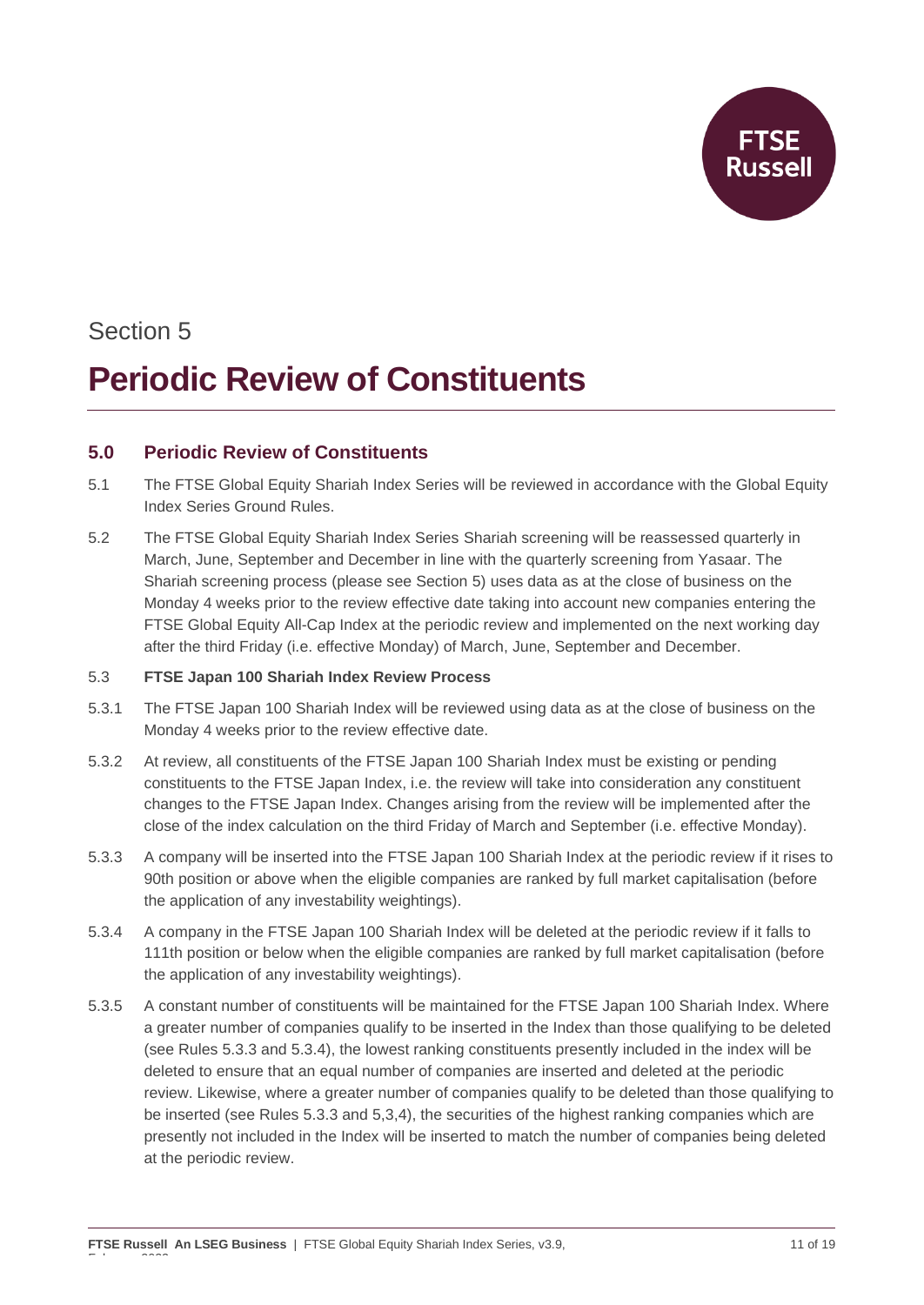## 5.4 **FTSE Japan 100 Shariah Index Reserve List**

- 5.4.1 FTSE Russell is responsible for publishing the ten highest ranking non-constituents of the FTSE Japan 100 Shariah Index. This Reserve List will be used in the event that one or more constituents are deleted from the FTSE Japan 100 Shariah Index during the period up to the next semi-annual review of the Index. Companies on the Reserve List will be constituents of the FTSE Japan Index.
- 5.4.2 On a quarterly basis the FTSE Japan 100 Shariah Index Reserve List is refreshed using data as at the close of business on the Monday 4 weeks prior to the review effective date. At each quarter the ten highest ranking non-constituents will be selected when eligible companies are ranked by full market capitalisation.
- 5.4.3 Where a company is removed from the Index (under Section 6) after the periodic changes to the Index but before the periodic changes have been implemented, the highest ranking company by full market capitalisation from the new Reserve List (excluding current Index constituents) will replace the deleted company.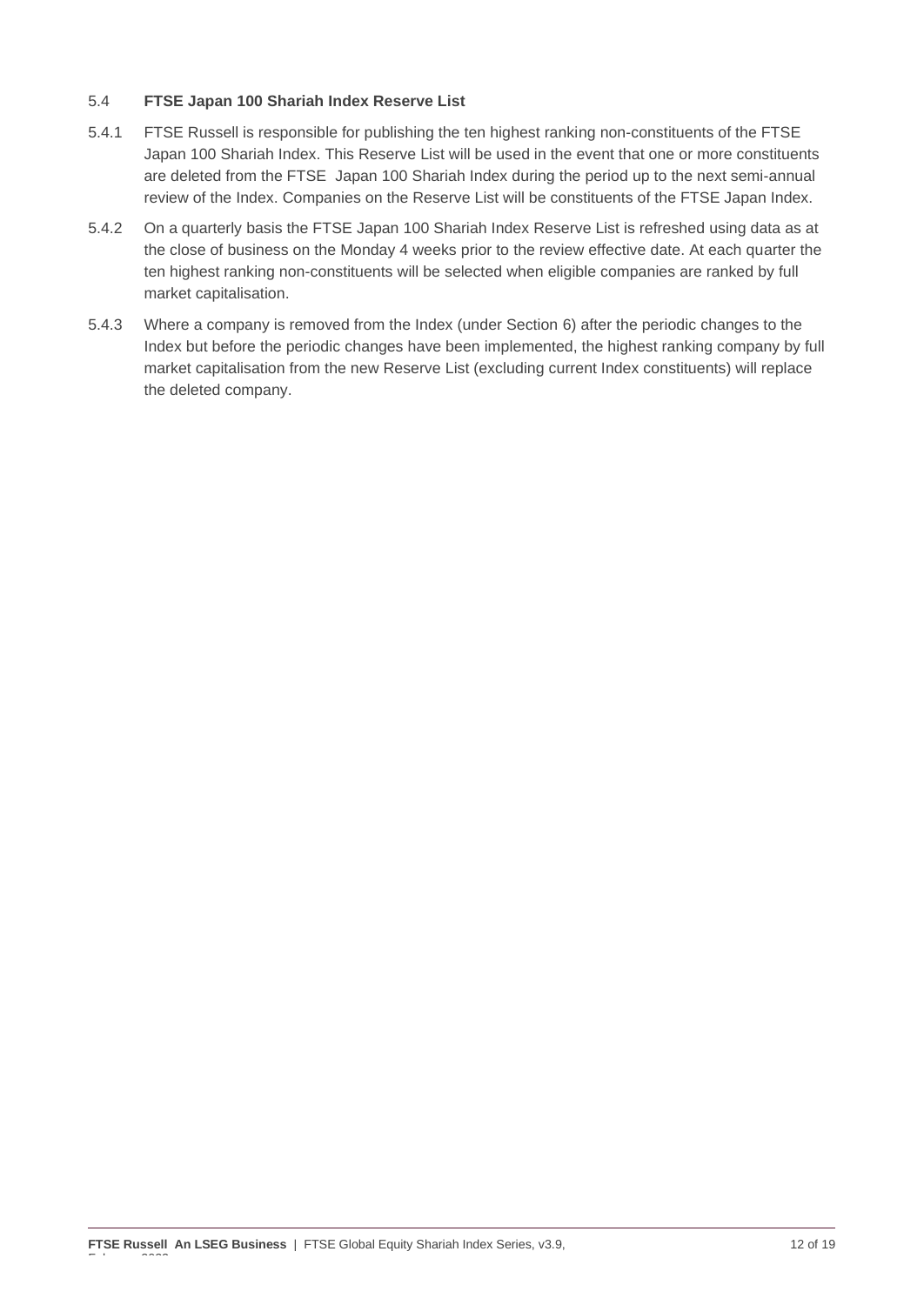

# **Changes to Constituent Companies**

# **6.0 Changes to Constituent Companies**

## 6.1 **Additions**

6.1.1 If a security is added to the FTSE Global Equity All-Cap Index, it will become eligible for inclusion in the relevant FTSE Global Shariah Indexes subject to satisfying Rule 4.2 at the next periodic review. The inclusion to the FTSE Global Equity Shariah Index Series will not be concurrent with its inclusion to the FTSE Global Equity All-Cap Index.

### 6.2 **Removal**

February 2022

- 6.2.1 If a security ceases to be a constituent of the FTSE Global Equity All-Cap Index, it will be removed from the relevant index. The removal will be concurrent with its removal from the FTSE Global Equity All-Cap Index.
- 6.2.2 If a constituent of the FTSE Global Equity Shariah Index Series ceases to meet the eligibility criteria detailed in Rule 4.2, it will be removed from the FTSE Global Equity Shariah Index Series at the quarterly Shariah screening review.
- 6.2.3 Where a constituent is removed from the FTSE Japan 100 Shariah Index a vacancy will be created. The vacancy will be selected by the highest ranking company by full market capitalisation from the FTSE Japan 100 Shariah Index Reserve List (see Rule 5,4) as at the close of the index calculation five days prior to the deletion.

## 6.3 **Mergers, Restructuring and Complex Takeovers**

6.3.1 The FTSE Global Equity Shariah Index Series will treat corporate events such as mergers, restructuring and complex takeovers in line with the FTSE Global Equity All-Cap Index .

Full details of changes to constituent companies due to corporate actions and events can be accessed in the Corporate Actions and Events Guide using the following link: [Corporate\\_Actions\\_and\\_Events\\_Guide.pdf](https://research.ftserussell.com/products/downloads/Corporate_Actions_and_Events_Guide.pdf)

6.3.2 For the FTSE Japan 100 Shariah Index if an Index constituent is acquired by a non-constituent company, the original constituent will be removed and replaced by the highest ranking nonconstituent by full market capitalisation selected as at the close of the index calculation five days prior to the deletion. Any eligible company resulting from the takeover will be eligible to become the replacement company if it is ranked higher than any company on the Reserve List.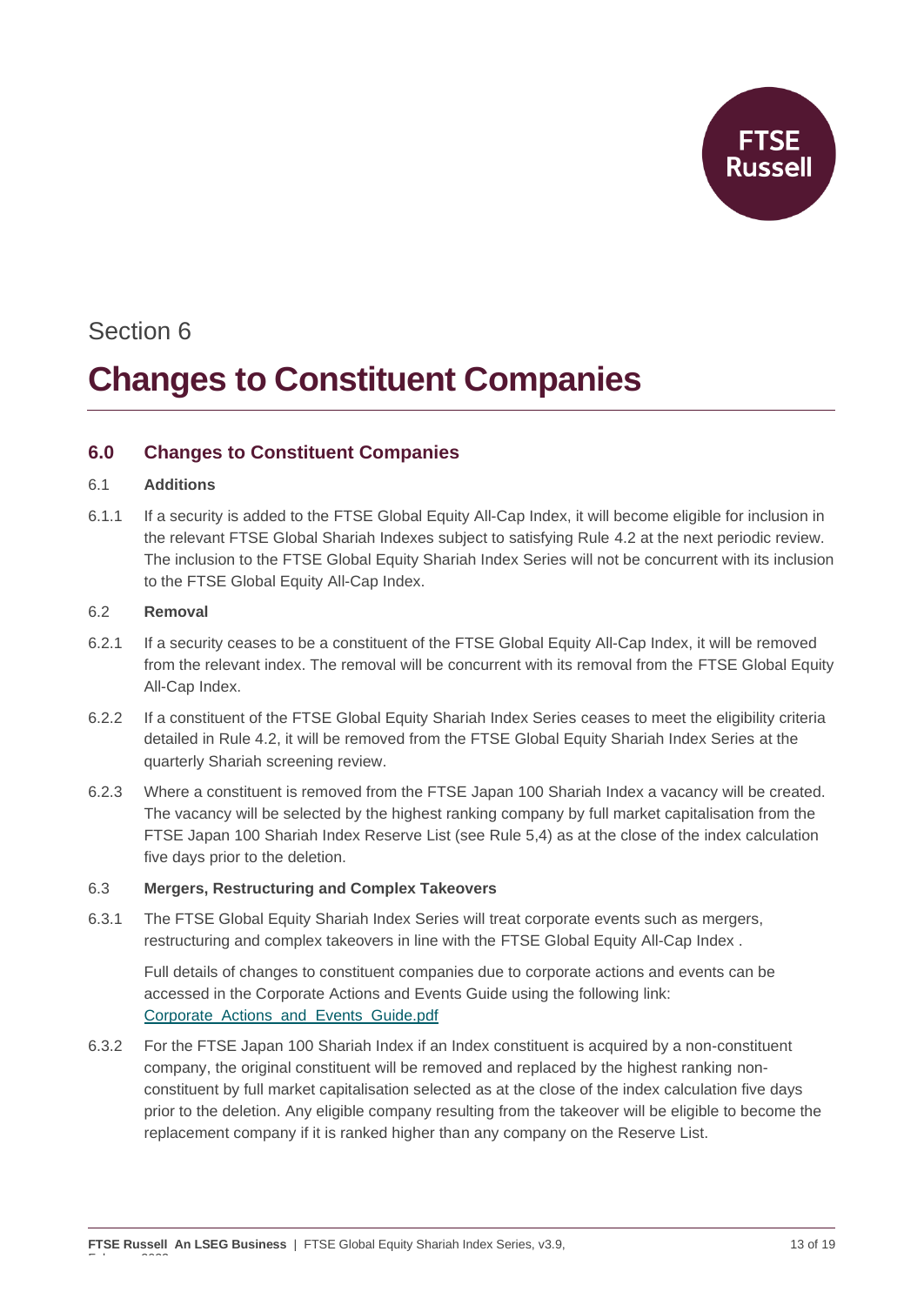- 6.3.3 Where two index constituents merge, or one index constituent is acquired by another constituent a vacancy will be created in the FTSE Japan 100 Shariah Index. The vacancy will be selected by the highest ranking company by full market capitalisation from the FTSE Japan 100 Shariah Index Reserve List (see Rule 5.4) as at the close of the index calculation five days prior to the deletion.
- 6.3.4 If an index constituent has a complex reorganisation or demerger, the newly spun-off company will remain eligible for inclusion in the relevant indexes. For the FTSE Japan 100 Shariah Index, the newly spun-off company will remain eligible for inclusion subject to passing the criteria detailed in the Section 4 and if its full market capitalisation i.e. before the application of any investability weighting, is larger than the smallest Index constituent at the close of its first day of trading. Where two or more of the demerged companies remain in the FTSE Japan 100 Shariah Index, the smallest Index constituent(s) will be removed giving two days' notice, to retain an overall number of 100 constituents Consequently the FTSE Japan 100 Shariah Index may have more than 100 companies for three days. The Shariah status of the newly spun-off company will be reassessed at the next quarterly Shariah screening review.

### 6.4 **Suspended Companies**

6.4.1 FTSE Russell's treatment can be found using the following link:

[Suspended\\_Companies\\_Rule.pdf](https://research.ftserussell.com/products/downloads/Suspended_Companies_Rule.pdf)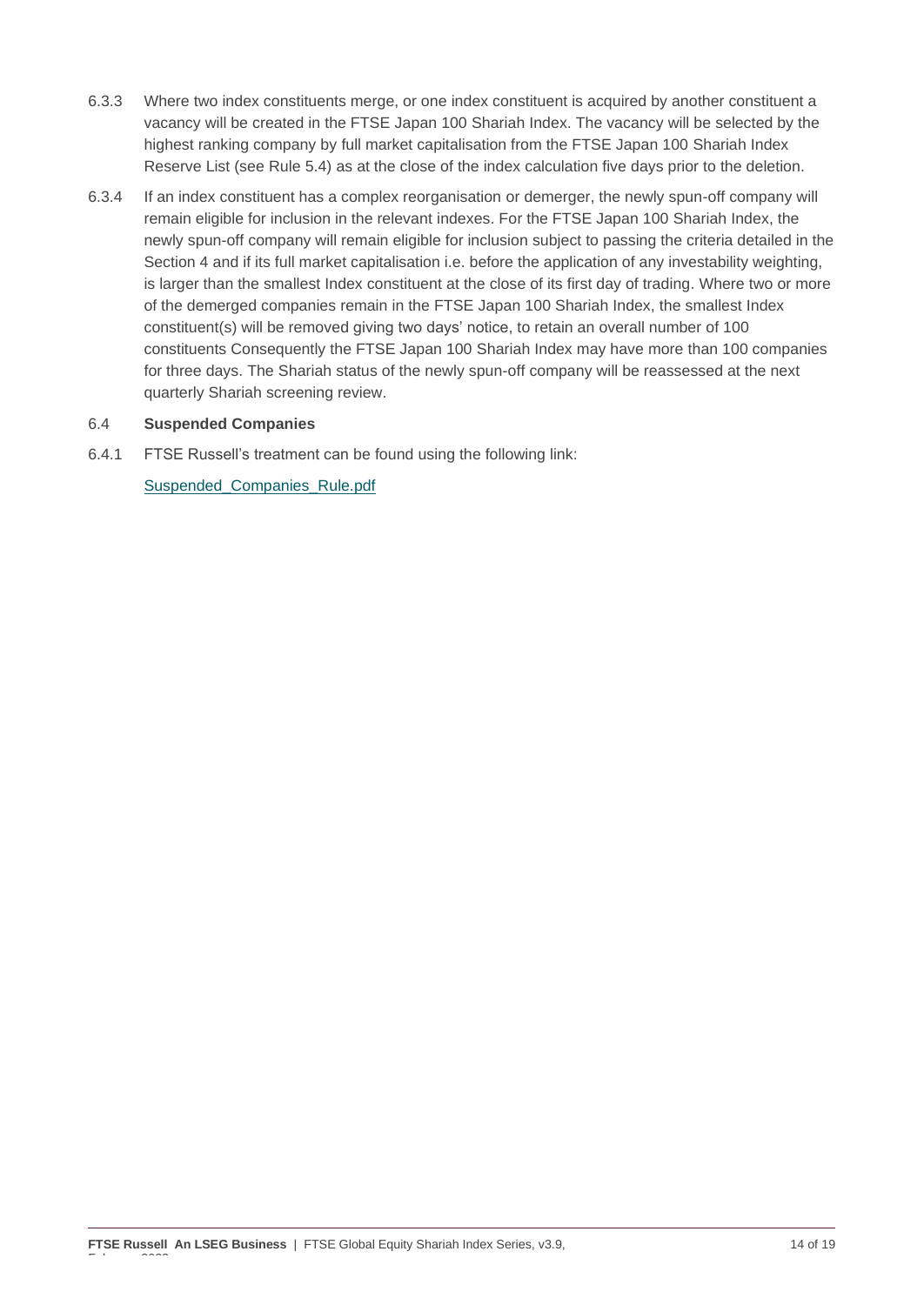# **Indexes Algorithm and Calculation Methodology**

# **7.0 Indexes Algorithm and Calculation Methodology**

7.1 The index calculation formula is as follows:

$$
\sum_{i=1}^N \frac{\left(p_i \times e_i \times s_i \times f_i\right)}{d}
$$

Where,

- $\bullet$   $i=1,2,...,N$
- N is the number of securities in the index.
- $\bullet$  p<sub>i</sub> is the latest trade price of the component security (or the price at the close of the index on the previous day).
- $\bullet$  e<sub>i</sub> is the exchange rate required to convert the security's currency into the index's base currency.
- $\bullet$  s<sub>i</sub> is the number of shares in issue used by FTSE Russell for the security, as defined in these Ground Rules.
- $\bullet$  f<sub>i</sub> is the Investability Weighting Factor to be applied to a security to allow amendments to its weighting, expressed as a number between 0 and 1, where 1 represents a 100% free float. This factor is published by FTSE Russell for each security in the underlying index.
- d is the divisor, a figure that represents the total issued share capital of the index at the base date. The divisor can be adjusted to allow changes in the issued share capital of individual securities to be made without distorting the index.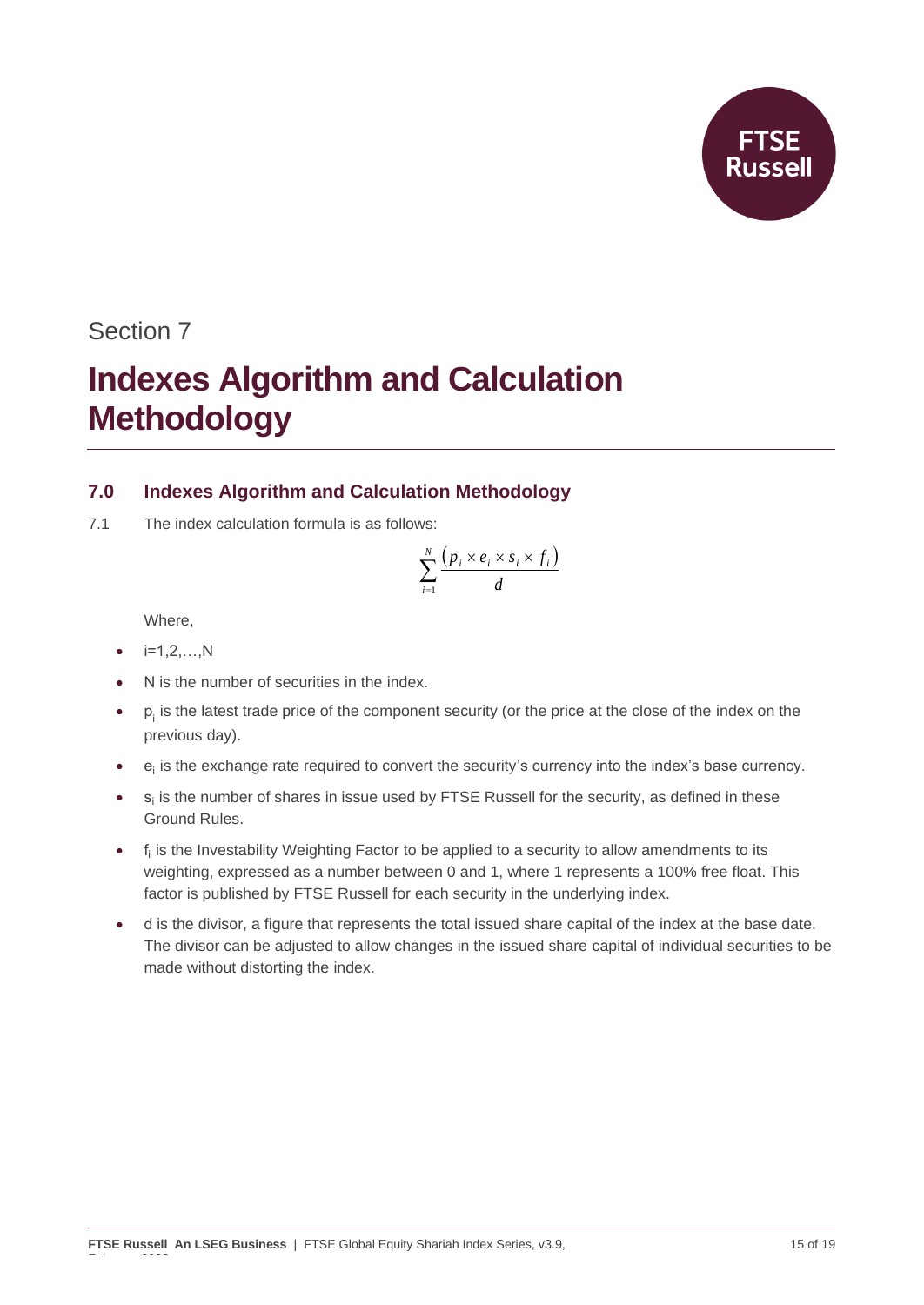

# **Appendix A: Status of Real Time Indexes**

The listed indexes calculated in real time may exist in the following states:

### **A) Firm**

The index is being calculated using trade prices from the relevant local stock exchanges for all constituents during the hours of the Official Index Period.

The Official Closing Index for the real time indexes is the last index value calculated at the end of the firm period.

#### **B) Closed**

When the index has ceased all calculations for the day, the message 'CLOSED' is displayed against the index value.

### **C) Held**

During the firm period, the index has exceeded pre-set operating parameters and calculation has been suspended pending resolution of the problem. The message 'HELD' is displayed against the last index value calculated.

#### **D) Indicative**

February 2022

If there is a system problem or a situation in the market that is judged to be affecting the quality of the constituent prices at any time when the index is being calculated, the index will be declared indicative. The message 'IND' will be displayed against the index value.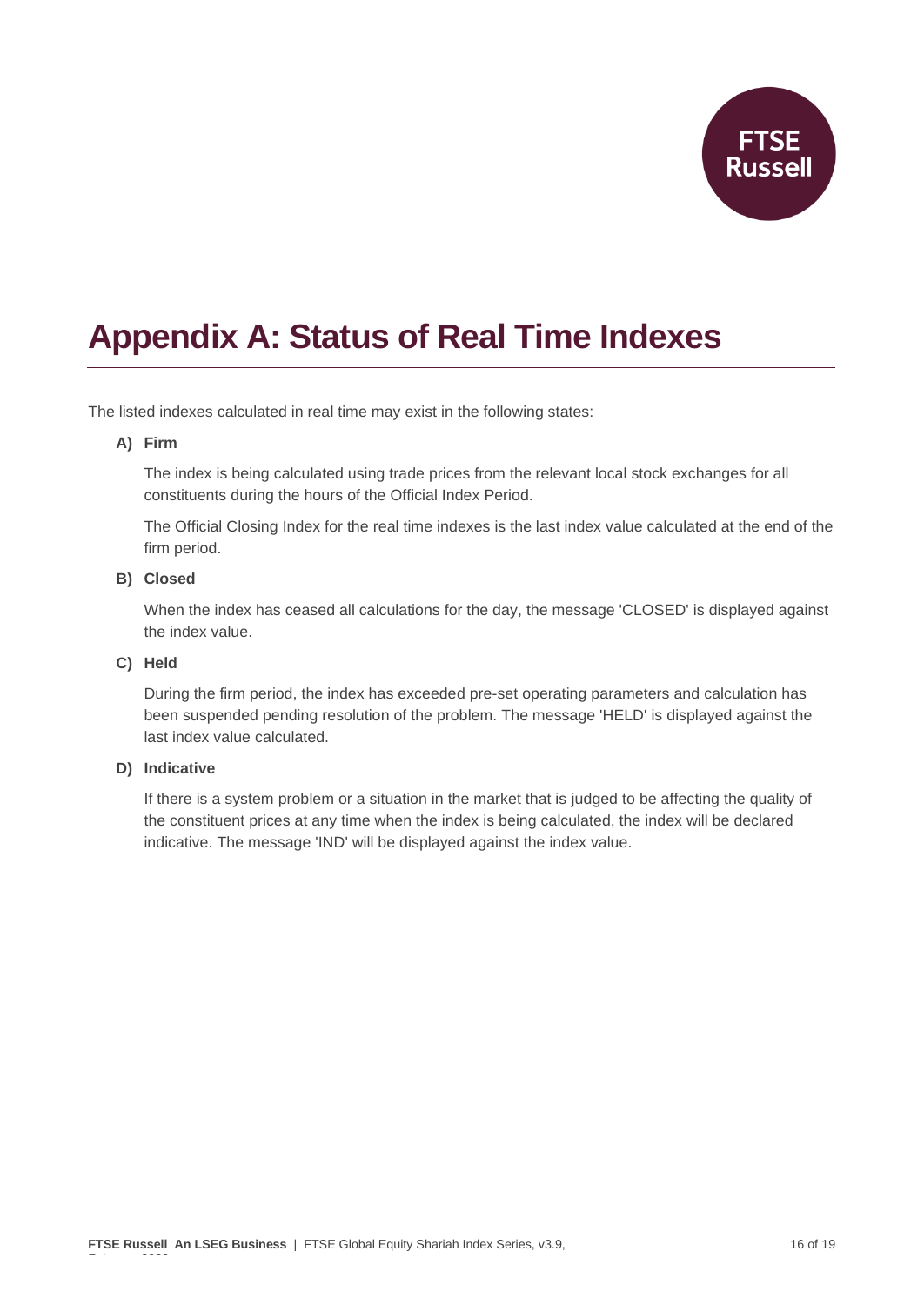

# **Appendix B: Calculation Schedule**

The official opening and closing hours for the indexes that are calculated in real time are as follows. All times are in GMT.

- FTSE Developed Shariah Index 00:30 to 21:10
- FTSE Developed Europe Shariah Index 08:00 to 16:30
- FTSE Developed ex US Shariah Index 00:30 to 21:10
- FTSE Developed Asia Pacific Shariah Index 00:30 to 10:00
- FTSE Developed Asia Pacific ex Japan Shariah Index 00:30 to 10:00
- FTSE USA Shariah Index 14:30 to 21:10
- FTSE Emerging Shariah Index 00:30 to 21:10
- FTSE China Shariah Index 01:30 to 07:15 (02:30 to 08:15 BST)
- FTSE India Shariah Index 04:25 to 10:02 (05:25 to 11:02 BST)
- FTSE All-World Shariah Index 00:30 to 21:10
- FTSE Asia Pacific ex Japan Shariah Index 00:30 to 21:10
- FTSE Asia-Pacific ex Japan, Australia and New Zealand Shariah Index 00:30 to 21:10
- FTSE Japan 100 Shariah Index 23:50 to 06:20 (00:50 to 07:20 BST)

Closing values at 21:10 will be disseminated at 21:30.

For the official opening and closing hours of the FTSE Global Equity Shariah Index Series that are not calculated in real time, please refer to the FTSE Global Equity Index Series Ground Rules. Variations to the official hours of the indexes are published by FTSE Russell as appropriate.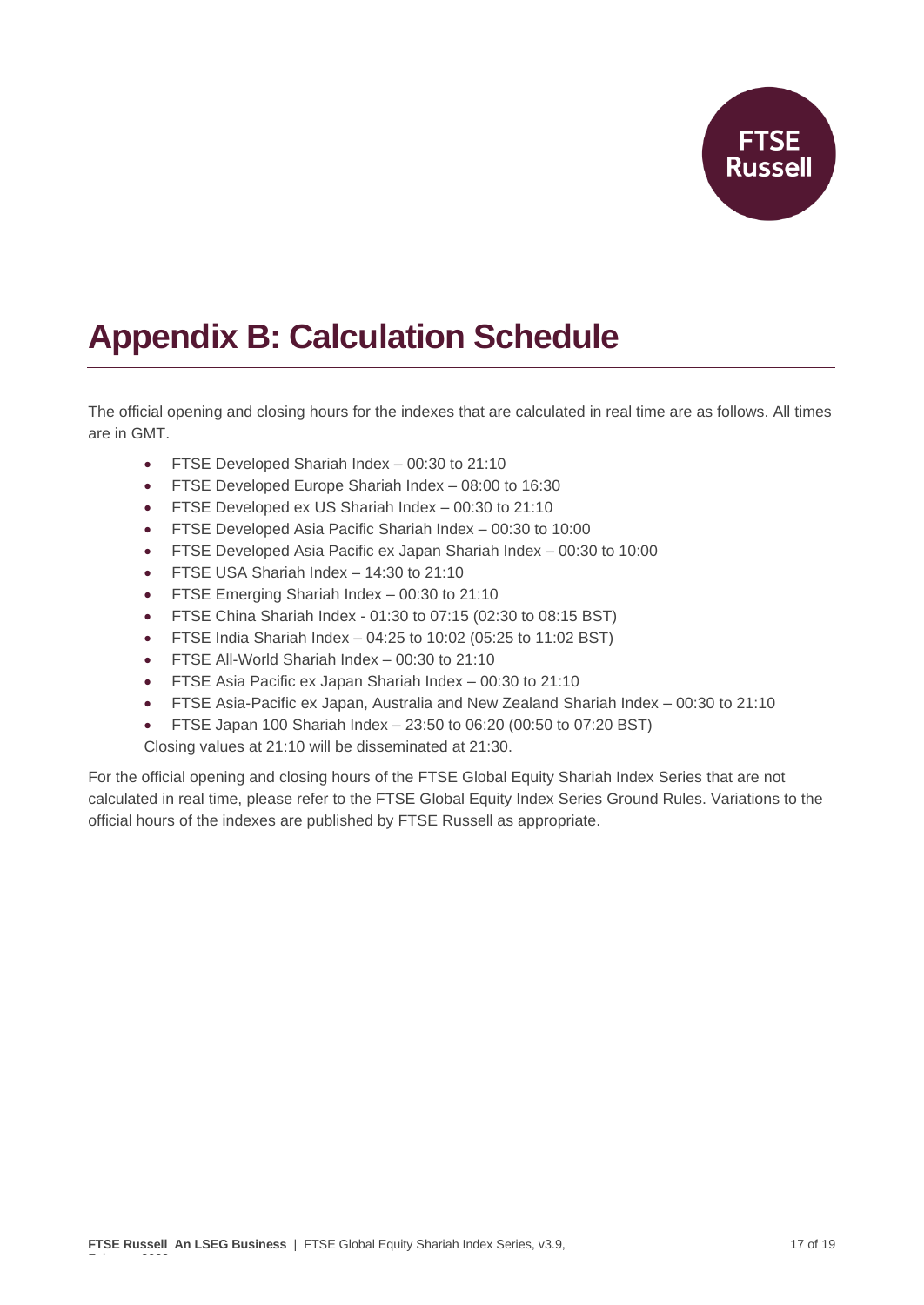

# **Appendix C: Further Information**

A Glossary of Terms used in FTSE Russell's Ground Rule documents can be found using the following link: [Glossary.pdf](https://research.ftserussell.com/products/downloads/Glossary.pdf)

Further information on the FTSE Global Equity Shariah Index Series is available from FTSE Russell.

### **Website: [www.ftserussell.com](http://www.ftserussell.com/)**

Further information on Yasaar is available from:

Yasaar Limited F 6, New Crown 100 St Pauls Road London N1 2QP

Tel: +44 20 3664 9026

[info@yasaar.org](mailto:info@yasaar.org) [www.yasaar.org](http://www.yasaar.org/)

February 2022